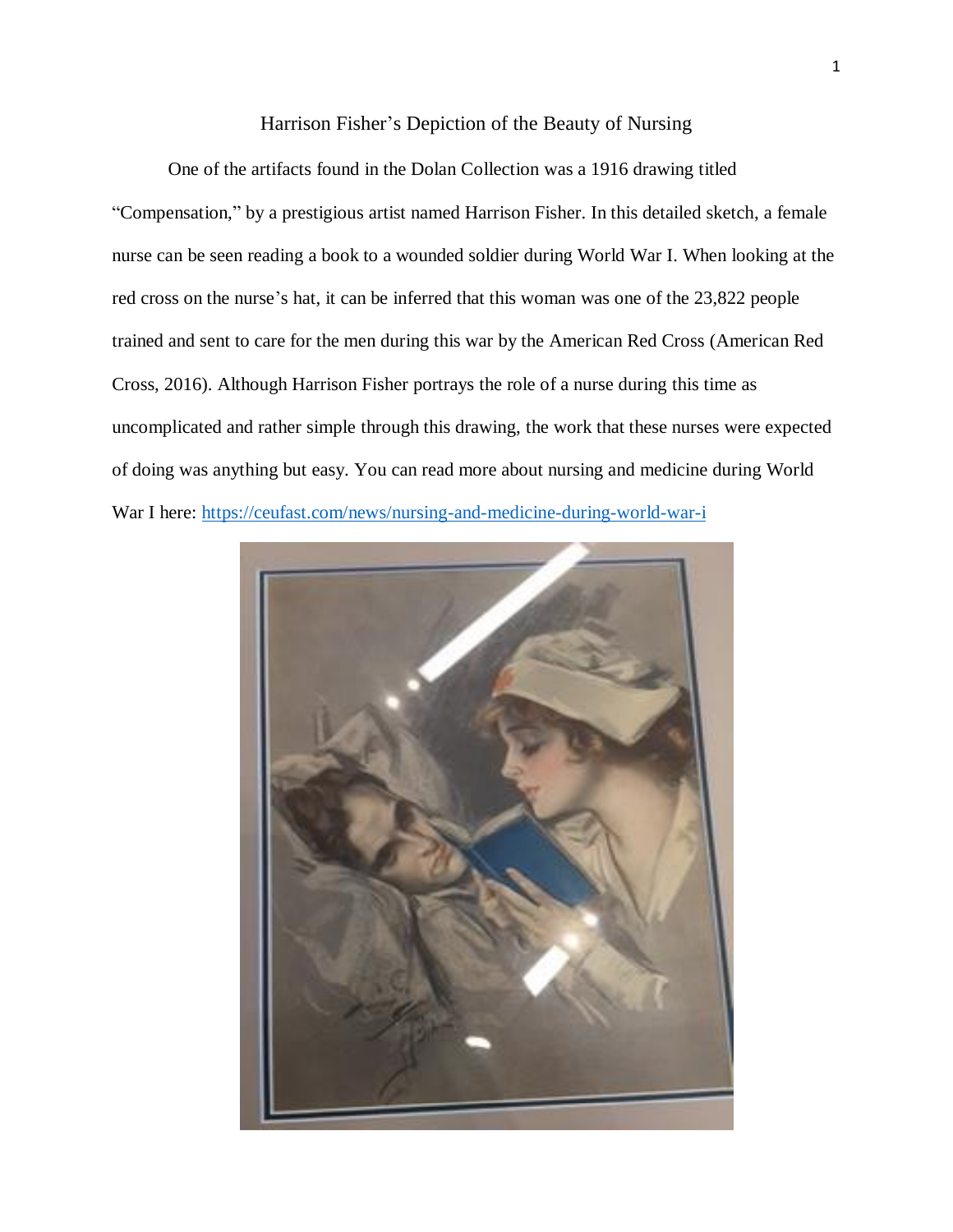## *Properties*

This two-dimensional drawing has been preserved in a gold-colored frame with a threedimensional embroidered flower pattern. The frame has some obvious wear on it, from dark red paint marks and splotches to tarnish along the border of the frame, but the drawing itself appears to have remained flawless. When noting the colors of this work of art, Fisher did not use a wide variety of them. The vast majority of the drawing only contains shades of gray and white, while he utilized blue, red, and yellow in a small portion of this piece. When observing Fisher's work more closely, one can see that the colors were emphasized in the nurse figure. From the red cross on her hat to the blue book in her hand and blonde glow of her hair, it is clear that the woman was meant to be the highlight of this drawing. The nurse appears to have rosy cheeks, soft pink lips, healthy skin, and she is full of life. On the other hand, her patient is wounded and likely dying due to the injuries he sustained while fighting on the front line in the war. He has dark circles under his eyes, appears to have pale-pink lips, and he lacks color in his face. Although the soldier is likely near his death, the life and obvious positivity that the nurse portrays is enough to allow this man to listen to her read just one more page of the book to him.

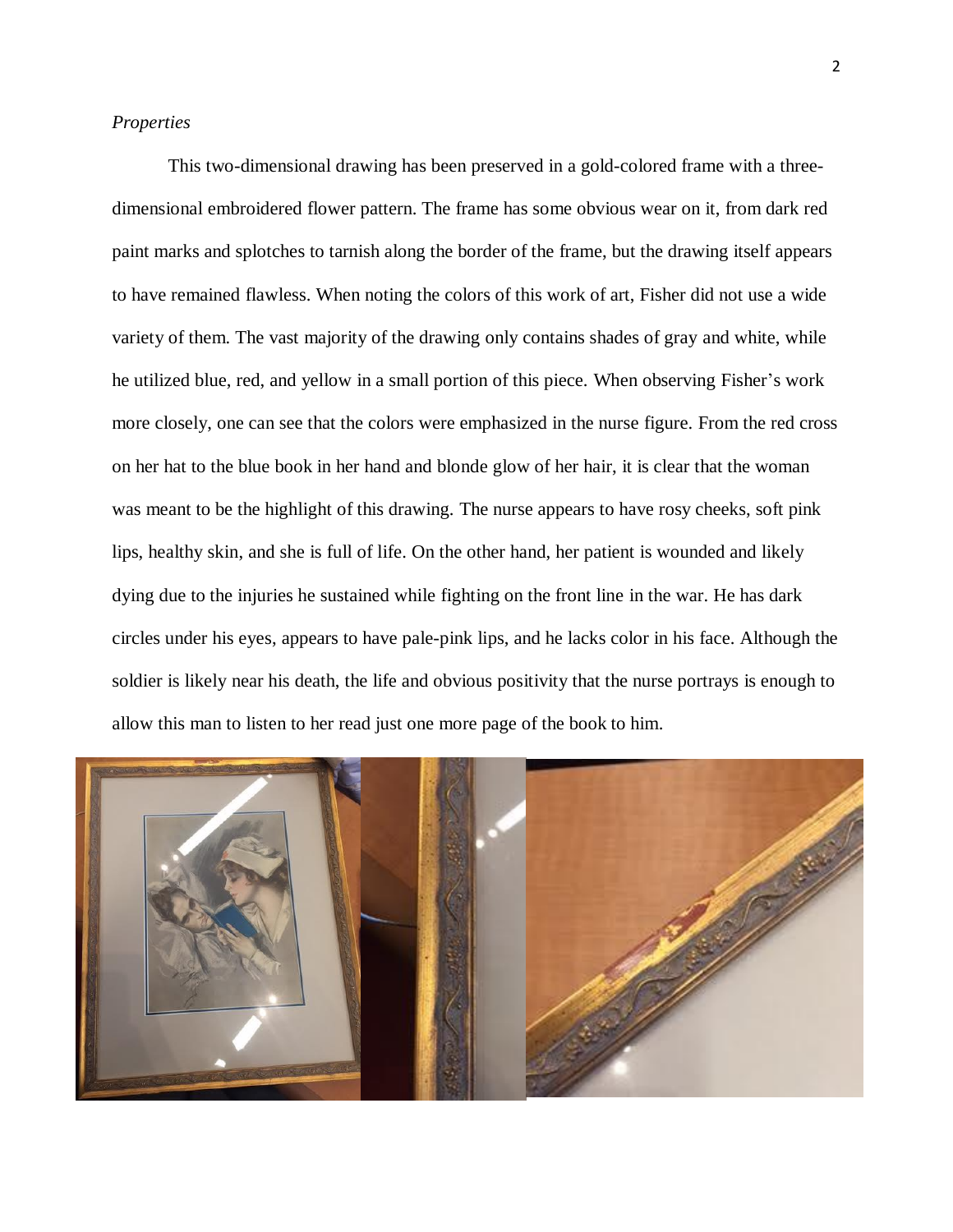## *About the Author*

Harrison Fisher was known as an artist who depicted women as people who were meant to be idealized. The women he drew, like the nurse in Compensation, were "recognized as the epitome of feminine beauty in America during the first quarter of the  $20<sup>th</sup>$  Century" (National Museum of American Illustration, 2012). For approximately twenty years of his career, he created nearly every cover for *Cosmopolitan* magazine, which primarily focused on women's issues, relationships, sex, celebrities, fashion, and beauty. During the 1920s Fisher was named as the *World's Greatest Artist* by *Cosmopolitan*, and the magazine went on to say that "his ideal type has come to be regarded as the type of American beauty: girls, young with the youth of a new country, strong with the vitality of buoyant good health, fresh with clear-eyed brightness, athletic, cheerful, sympathetic, and beautiful" (National Museum of American Illustration, 2012). You can read more about Harrison Fisher and his career here:

## <http://freepages.misc.rootsweb.ancestry.com/~mspeed/fisher.html>

Although men were viewed as superior at the time in which Fisher created this work of art, nurses were leaders who had the responsibility of caring for many wounded, sick, diseased, and dying soldiers. Most may have simply viewed nurses during World War I as caregivers, but the duties that nurses had during that time were much more complex than reading a book to a soldier while he was lying in bed. Due to Fisher's talent of drawing, sketching, and painting beautiful women though, he solely depicted the good looks of the nurse without presenting the rigorous responsibilities that a nurse had during wartime.

## *Emotional Response*

Nursing and caring are so closely related that they can be given the same meaning. Caring is about instilling hope in patients when they are at the most vulnerable stages of their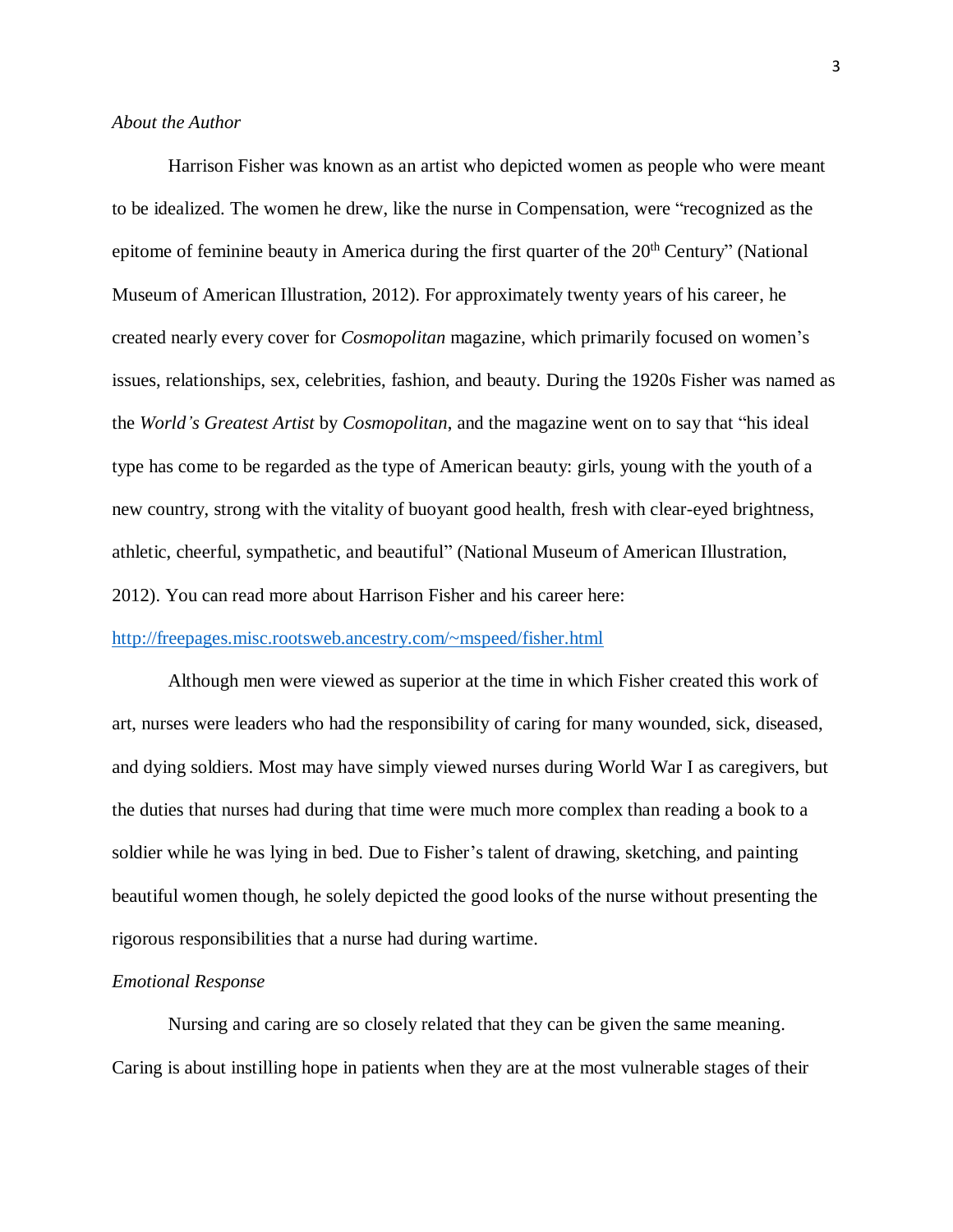lives; it is about pulling up a chair next to their bed when they simply need someone to listen. Nursing involves knowing that someone is not their disease, but instead seeing that person as a valuable member of society. It is being able to walk into a patient's room and provide care with a nonjudgmental approach, while striving to understand who that patient really is as an individual. It is also about being able to see that each patient has the strength and resilience needed for recovery. A nurse is able to look beyond a patient's physical symptoms and treat the entirety of the person, while empowering patients to realize that they are more than their diseases and struggles. When looking at this drawing I see a woman who was able to embody the wholeness of a nurse. She went well beyond caring for the physical health of the patient, as she seems to have also valued the soldier's emotional health. She has obviously been sitting with this patient for a great amount of time since she has already read him half of the book. Despite this soldier's condition, the nurse has been able to focus on making him comfortable, tending to his hygiene, creating a healing environment, and distracting him from any pain that he may be experiencing. Embracing both the physical and emotional aspects of the profession is what portrays this woman as a true nurse.

### *Implications*

As it relates to nursing history, Fisher's piece of art reminds us that the soldiers during World War I did not fight the battles on their own. Without nurses to care for them when they were sick and wounded, the war would have ended much sooner than it did (and likely with more casualties). World War I also gave nurses the opportunity to act as leaders, prove that they were hardworking and good decision-makers, and change the image of nursing. Yes, nurses did act as caregivers during the war, but they also embodied great mental and physical resilience. Their responsibilities were truly endless. In terms of today's education, this artifact represents the